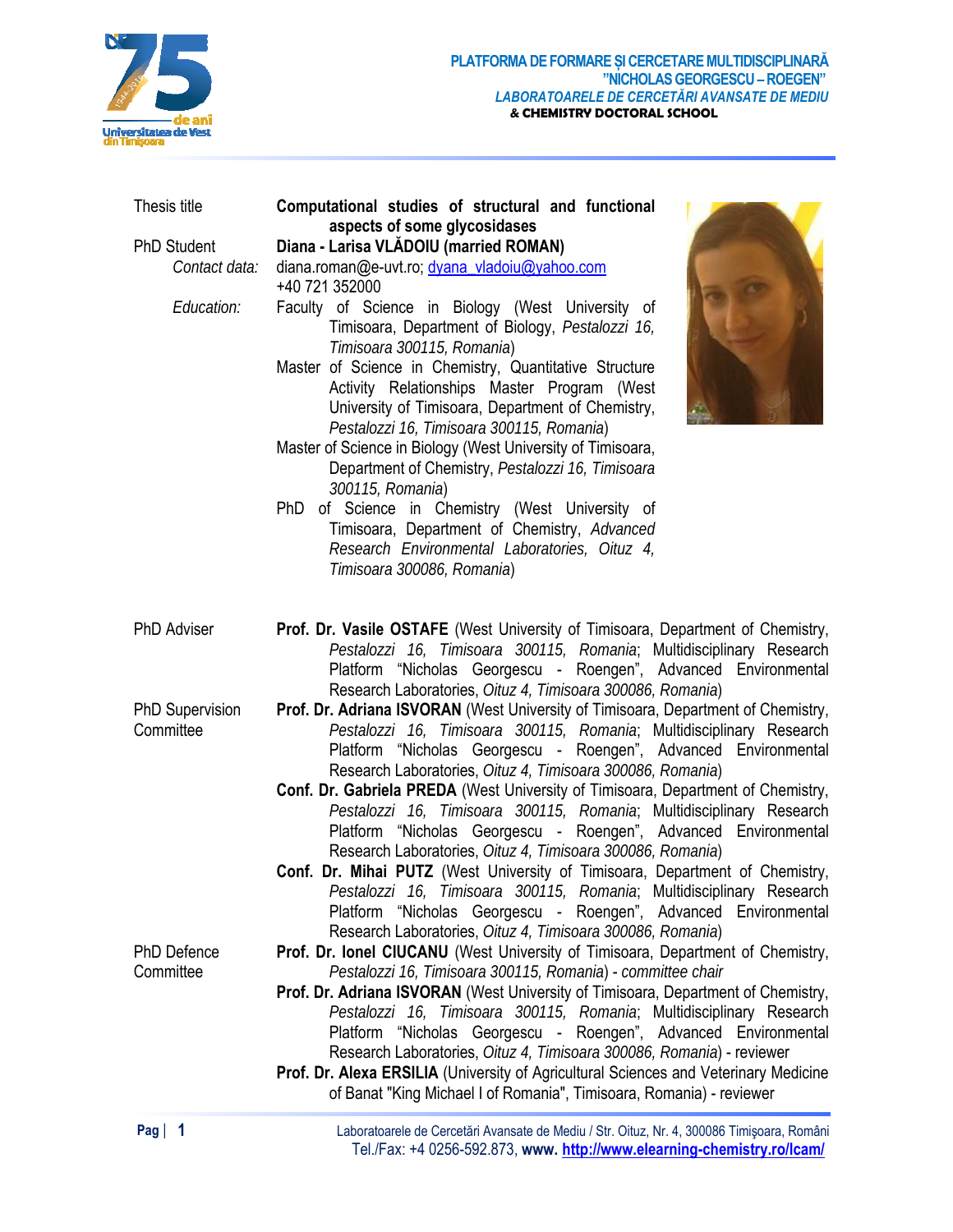

Conf. Dr. Mihai MEDELEANU (Polytechnic University of Timisoara) - reviewer

Scientific **Researches** Performed During the Thesis Completion

- **D. L. VLADOIU,** V. OSTAFE, A. ISVORAN, *Computational analysis of the structural* properties of alpha - and beta - galactosidases, STUDIA UBB CHEMIA, LX, 1, 2015, p. 239-251, IF 0.148
- D. L. VLĂDOIU, M. N. FILIMON, V. OSTAFE, A. ISVORAN, Assessment of pesticides interactions with Bacillus pasteurii urease. A computational study, Rom. Journ. Phys., Vol. 60, Nos. 3-4, P. 583-592, Bucharest, 2015, IF 1.398
- m. n. filimon, s. o. voia, r. popescu, d. m. bordean, **d. l. vlădoiu**, m. MITULETU, V. OSTAFE, The effect of chlorsulfuron and MCPB-Na on the enzymatic activity of microorganisms, J. Serb. Chem. Soc., 79/9 1075-1084, 2014. IF 0.97
- M. N. FILIMON, S. O. VOIA, D. L. VLĂDOIU, A. ISVORAN, V. OSTAFE, Temperature dependent effect of difenoconazole on enzymatic activity from the soil, J. Serb. Chem. Soc., 80,1127-1137, 2015, IF 0.97
- **D. L. VLADOIU,** V. OSTAFE, A. ISVORAN, *Computational analysis of the effects of* mutations on catalytic cavity of chitinases A, ROM BIOTECH LETT, in press, IF 0.363
- **D. L. VLADOIU, M.N. FILIMON, V. OSTAFE and A. ISVORAN, Effects of herbicides** and fungicides on the soil chitinolytic activity. A molecular docking approach, Ecological Chemistry and Engineering S, 22(3):439-450, 2015, IF 0.552
- D. L. VLADOIU, M.N. FILIMON, V. OSTAFE and A. ISVORAN, Computational analysis of difenoconazole interaction with soil chitinases" Journal of Physics: Conference Series, 2015 574: 012012) ISI Proceeding
- D. L. VLĂDOIU, V. OSTAFE, M. N. FILIMON, A. CIORSAC, A. ISVORAN, Computational analysis of surface properties of alpha-galactosidase from Saccharomyces cerevisiae, Annals of West University of Timisoara, Series of Chemistry, 22 (2), p. 1-8, 2013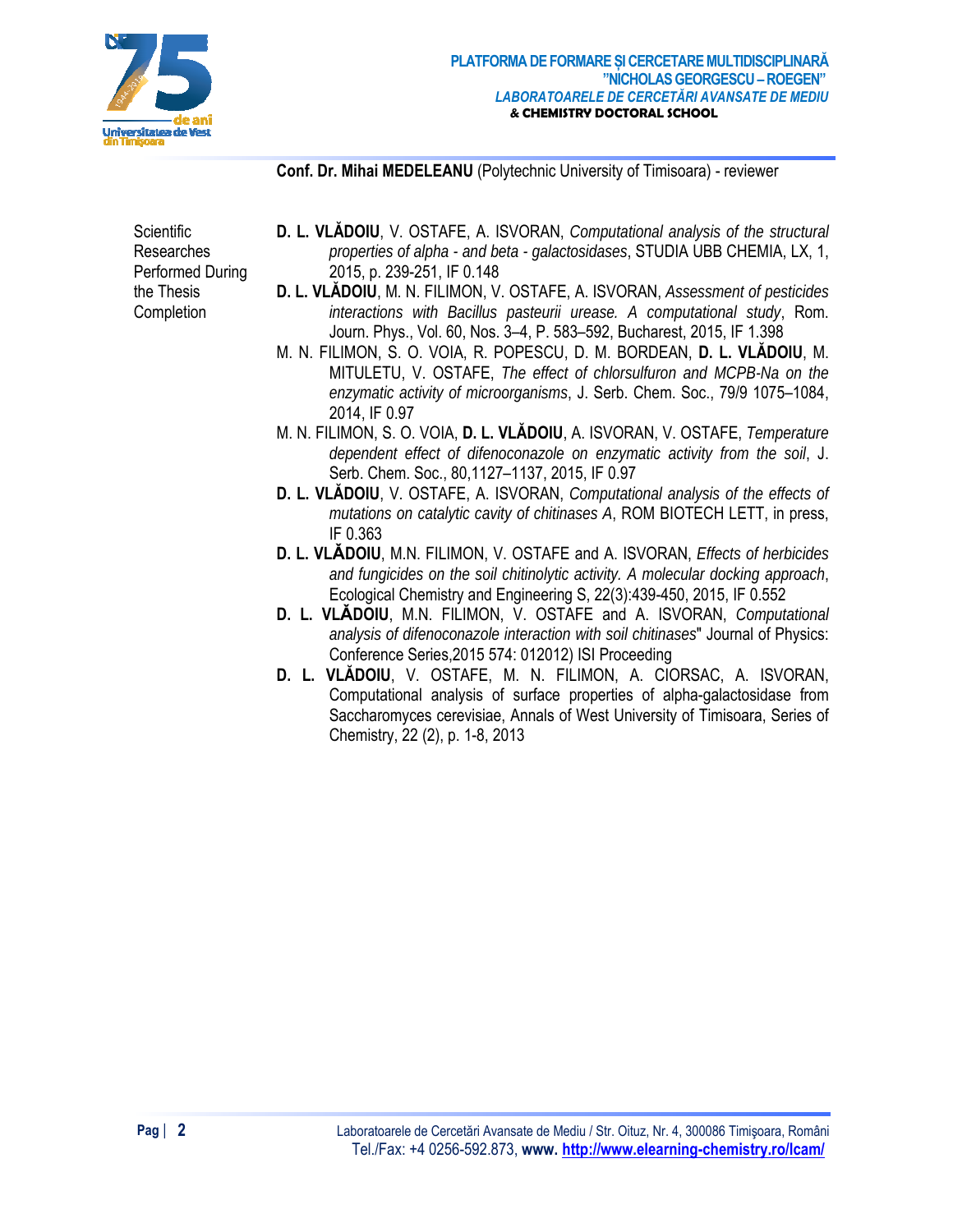

Abstract

The PhD thesis entitled "Computational studies of structural and functional aspects of some glycosidases" and written in Romanian, details the productivity of correlating the experimental techniques with the computational methods in order to describe and analyze the structure of enzymes, but also to highlight a number of applications of these correlations to assess the interaction ability of pesticides with enzymes produced by the organisms in soil. The productivity of these correlations is the key factor of author's personal contributions by detailing them herein.

The thesis is divided into 3 chapters, presenting also general conclusions.

The first chapter, The family of glycosyl-hydrolases - structure, functions and **importance** is composed of five subchapters, setting out a short presentation of basic information on enzymes, followed by presenting the classes of enzymes studied in this paper and describing the enzymes in the soil and their importance for soil quality.

Chapter 2 - Materials and Methods, highlights the start of the original author contributions and is devoted to detailed exposure of computational methods used in the analysis and characterization of enzymes structures, their interactions with pesticides and the enzymology methods of analysis of soil quality.

**Chapter 3 - Results and discussions** focuses on the story in detail of the studies conducted by the author, studies that concern:

- i) the computational analysis of the structural properties of *alpha*- and *beta*- galactosidases concretized by analyzing and comparing the sequences and structural properties of alpha- and *beta*-galactosidases that are based on the mechanism for maintaining the anomeric configuration. In our knowledge, this is a single study in the literature dealing with the comparison of structural properties of *alpha*- and *beta*- galactosidases both at the global and local levels. This study shows that global physicochemical properties of these classes of glycosidases are similar despite their different sequences. The similarity of global structural properties confirms the identical catalytic mechanism and the common evolutionary ancestry of considered enzymes. In addition, this study reflects the characteristics of the local properties of protein surfaces correlated with their substrate specificity, *beta*-galactosidases exposing more complex surfaces than *alpha*-galactosidases, with cavities that are larger and more hydrophobic. The results included in this study were exploited by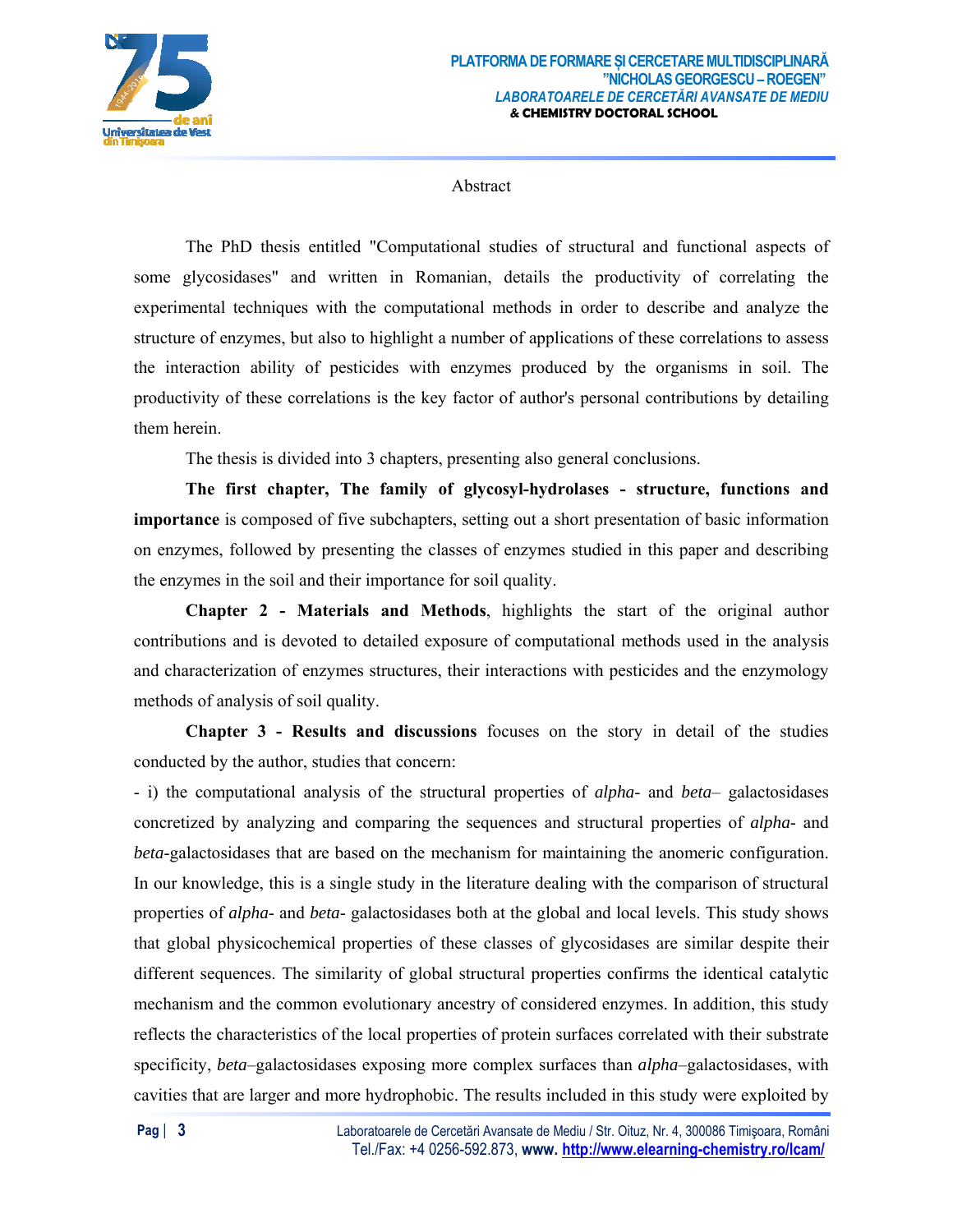

the author's publishing of two articles, including an article published in an ISI quoted journal  $(D_1, D_2)$ L. VLADOIU, V. OSTAFE, A. ISVORAN, Computational analysis of the structural properties of alpha - and beta - galactosidases, STUDIA UBB CHEMIA, LX, 1, 2015, p. 239-251, IF 0.191) and an article published in a journal indexed BDI (D. L. VLADOIU, V. OSTAFE, M. N. FILIMON, A. CIORSAC, A. ISVORAN, Computational analysis of surface properties of alphagalactosidase from Saccharomyces cerevisiae, Annals of West University of Timisoara, Series of Chemistry, 22 (2), 2013, pp. 1-8).

- ii) evaluating the interaction of pesticides with enzymes present in the soil by experimental and computational methods, this part comprising a computational study of the assessment of the interaction of two herbicides and one fungicide with the urease produced by the bacterium Bacillus pasteurii, respectively an experimental study assessing the effects of the difenoconazole fungicide and sulfonyluric herbicides on the soil quality by determining the activity of enzymes: dehydrogenase, urease, catalase, cellulase, protease and phosphatase. Computational studies have predicted favorable interactions of fungicides and herbicides with the urease, this prediction being also confirmed by experimental measurements. These measurements have shown the inhibitory effects of the herbicides chlorsulfuron and nicosulfuron and of the fungicide difenoconazole on the activity of enzymes in soil (urease, dehydrogenase, phosphatase, protease). Finally, experimental measurements have shown that the effects of pesticides also depend on the used dose and temperature (conditions of cultivation), respectively that the urease activity is strongly influenced by the presence of pesticides than other enzymatic activities. The results included in this study were published in three articles in ISI quoted journals, namely: **D. L. VLADOIU, M. N.** FILIMON, V. OSTAFE, A. ISVORAN, Assessment of pesticides interactions with Bacillus pasteurii urease. A computational study, Rom. Journ. Phys., Vol. 60, Nos. 3–4, P. 583–592, Bucharest, 2015, IF 0.924; M. N. FILIMON, S. O. VOIA, R. POPESCU, D. M. BORDEAN, D. L. VLADOIU, M. MITULETU, V. OSTAFE, The effect of chlorsulfuron and MCPB-Na on the enzymatic activity of microorganisms, J. Serb. Chem. Soc. 79/9 1075–1084, 2014, IF 0.871 and respectively M. N. FILIMON, S. O. VOIA, D. L. VLADOIU, A. ISVORAN, V. OSTAFE, Temperature dependent effect of difenoconazole on enzymatic activity from the soil, J. Serb. Chem. Soc. 80, 1-13, 2015, IF 0.871.

- iii) computational study of the interactions of pesticides with the chitinases in the soil, that, in our knowledge, is also new in the specific literature. The study shows that the herbicides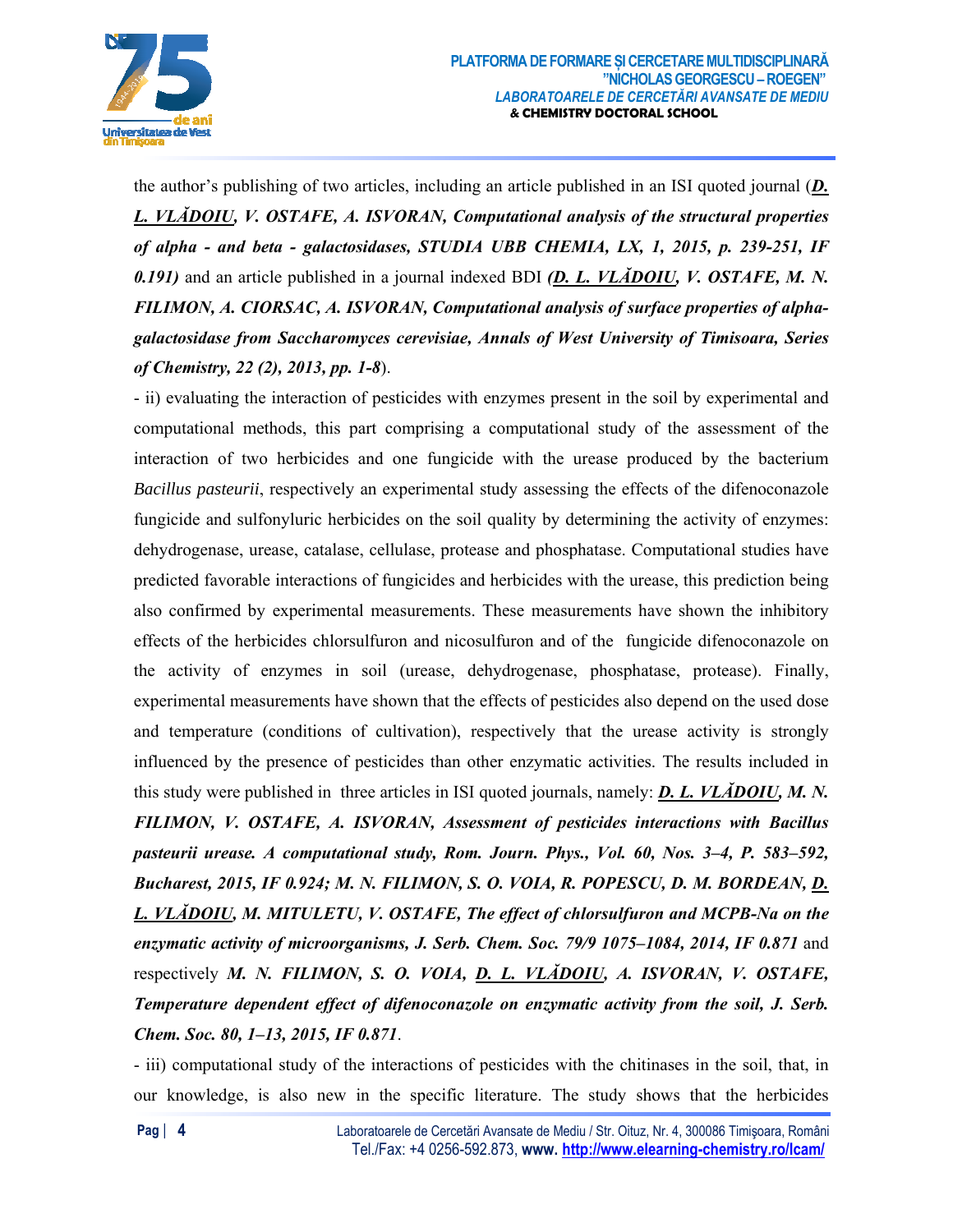

chlorsulfuron and nicosulfuron and the fungicides difenoconazole and drazoxolon have inhibitor potential on the chitinolitic activity of soil. The mutations affecting the bacterial chitinase sequence also influence the conformation and the physicochemical properties of the catalytic situs cavity and consequently the interactions of enzymes with various ligands, in particular with fungicides. This outcome also illustrates the key role of aromatic amino acids in the catalytic site of chitinases. The results included in this study were used in an ISI article to be published, namely D. L. VLADOIU, V. OSTAFE, A. ISVORAN, Computational analysis of the effects of mutations on catalytic cavity of chitinases A, ROM BIOTECH LETT, in press, IF 0.363). respectively of an article submitted for publication at an ISI quoted journal, that is under evaluation (D. L. VLADOIU, M.N. FILIMON, V. OSTAFE and A. ISVORAN, Effects of herbicides and fungicides on the soil chitinolytic activity. A molecular docking approach, *Ecological Chemistry and Engineering S, in evaluation*), and an article published in ISI Proceeding (D. L. VLADOIU, M.N. FILIMON, V. OSTAFE and A. ISVORAN, Computational analysis of difenoconazole interaction with soil chitinases." Journal of Physics: Conference Series, 2015 574: 012012).

The original results contained in this paper were presented at national (6) and international (5) conferences and congresses, subject of 8 articles published in ISI quoted journals (4 published, 1 lin press, 1 under evaluation) in ISI Proceeding (1) and in a BDI journal (1).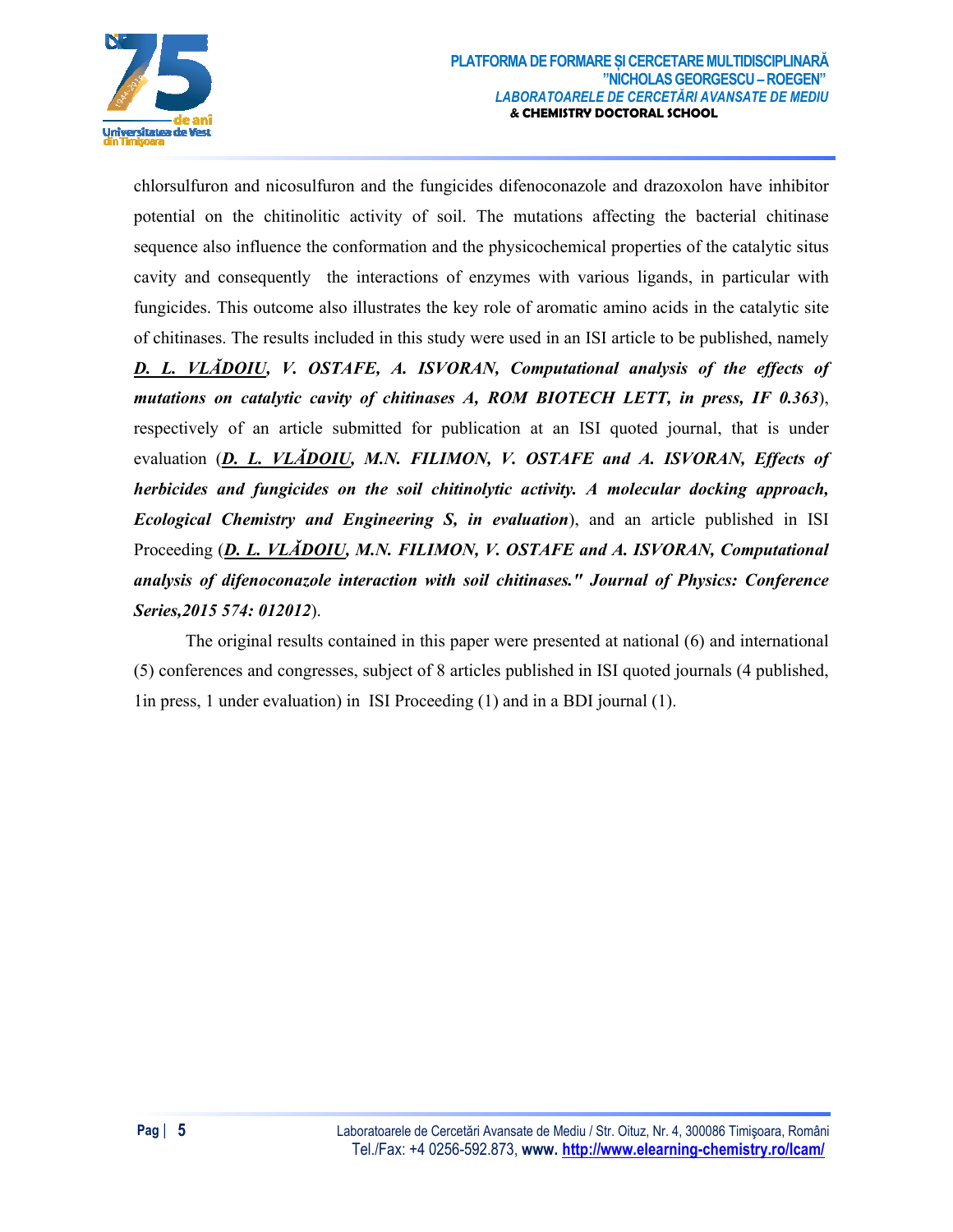

## RÉSUMÉ

 La thèse de doctorat intitulée «Études computationnelles sur les aspects structurels et fonctionnels de certaines glycosidases» et rédigée en Roumain, expose la productivité des techniques expérimentales avec les méthodes de calcul permettant de décrire et analyser les structures des enzymes, en soulignant également un certain nombre d'applications de ces corrélations en vue d'évaluer la capacité d'interaction des pesticides avec des enzymes produites par les organismes dans le sol. La productivité de ces corrélations représente la clé des contributions personnelles de l'auteur par leur détail dans le papier.

La thèse est divisée en 3 chapitres, en présentant aussi des conclusions générales.

**Le premier chapitre, la famille glycosyl - hydrolases - structure, la fonction et l'importance** est composé de cinq souschapitres, établissant un résumé des informations de base sur les enzymes, suivi par la présentation des classes des enzymes étudiées dans ce papier, la présentation de l'activité kitinolotique du sol, la description des enzymes dans le sol et aussi l'importance de leur activité pour la qualité du sol.

**Chapitre 2 - Matériels et Méthodes**, met en évidence de début des contributions originales de l'auteur et est consacré à l'exposition détaillée des méthodes de calcul utilisées dans l'analyse et la caractérisation de la structure des protéines et des méthodes enzymologiques d'analyse de la qualité du sol.

**Chapitre 3 - Résultats et discussions**, se concentre sur l'histoire en détail des études menées par l'auteur, études qui concernent:

- i) l'analyse informatique des propriétés structurelles d'alpha - et bêta – galactosidases concrétisée par l'analyse et la comparaison des séquences et des propriétés structurelles d'alpha - et bêta – galactosidases qui sont basées sur le mécanisme de maintien de la configuration anomérique. De ce que nous savons, celle-ci est une étude unique dans la littérature traitant la comparaison des propriétés structurales d'alpha - et bêta - galactosidases globalement et localement. Cette étude montre que les propriétés physicochimiques globales de ces classes de glycosidases sont similaires en dépit de leurs différentes séquences. La similarité des propriétés structurelles globales confirme le mécanisme catalytique identique et l'ascendance évolutive commune des enzymes considérées. En outre, cette étude reflète les caractéristiques spécifiques des propriétés locales des surfaces des protéines en corrélation avec leur spécificité de substrat, bêta – galactosidases exposant des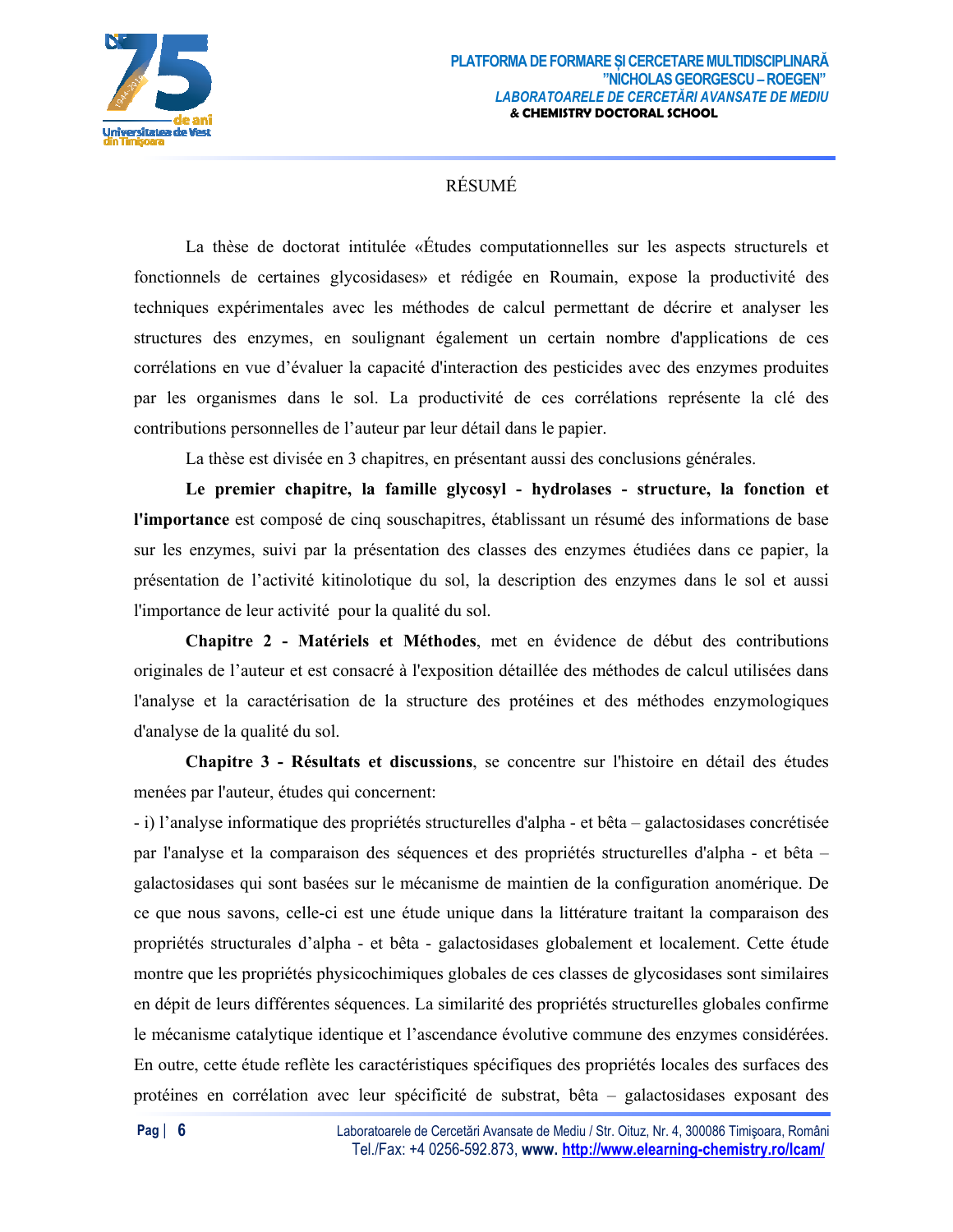

surfaces plus complexes qu'alpha - galactosidases, avec des cavités plus grandes et plus hydrophobes. Les caractéristiques spécifiques identifiées sont liées aussi au fait que certaines alpha - et bêta - glucosidases enquêtées contiennent de multiples domaines catalytiques, chaque champ appartenant à différentes familles de glycosidases. Les résultats inclus dans cette étude ont été exploités par la publication de l'auteur de deux articles, dont un article publié dans une revue cotée ISI (D. L. VLADOIU, V. OSTAFE, A. ISVORAN, Computational analysis of the structural properties of alpha - and beta - galactosidases, STUDIA UBB CHEMIA, LX, 1, 2015, p. 239-251, IF 0.191) et un article publié dans une revue indexée BDI (D. L. VLADOIU, V. OSTAFE, M. N. FILIMON, A. CIORSAC, A. ISVORAN, Computational analysis of surface properties of alpha-galactosidase from Saccharomyces cerevisiae, Annals of West University of Timisoara, Series of Chemistry, 22 (2), 2013, pp. 1-8).

- ii) l'évaluation de l'interaction des pesticides avec des enzymes présentes dans le sol par des méthodes expérimentales et computationnelles, partie comprenant une étude computationnel regardant l'évaluation de l'interaction de deux herbicides et un fongicide avec l'uréase produite par la bactérie Bacillus pasteurii présents dans le sol, à savoir une étude expérimentale évaluant les effets du fongicide diféconazole et des herbicides à base de sulfonylurée sur la qualité du sol, par la détermination de l'activité des enzymes, telles que : la déshydrogénase, l'uréase, la catalase, la cellulase, la protéase et la phosphatase. Les études computationnelles ont prédit une interaction favorable du fongicide et des herbicides avec l'uréase, prédiction qui a été confirmée aussi par les mesures expérimentales. Ces mesures ont montré l'effet inhibiteur produit par les herbicides chlorsulfuron et le nicosulfuron, respectivement par le fongicide difénoconazole sur l'activité des enzymes dans le sol (l'uréase, la déshydrogène, la phosphatase, la protéase) l'effet étant d'autant plus puissant que la dose de pesticide est plus élevée. Enfin, les mesures expérimentales ont montré que les effets des pesticides dépendent aussi de la dose utilisée et de la température (conditions de culture) et que l'activité de l'uréase est plus fortement influencée par la présence de pesticides que les autres activités enzymatiques. Les résultats inclus dans cette étude ont été utilisés par la publication de l'auteur de trois articles publiés des revues cotées ISI, à savoir: **D. L.** VLADOIU, M. N. FILIMON, V. OSTAFE, A. ISVORAN, Assessment of pesticides interactions with Bacillus pasteurii urease. A computational study, Rom. Journ. Phys., Vol. 60, Nos. 3-4, P. 583-592, Bucharest, 2015, IF 0.924; M. N. FILIMON, S. O. VOIA, R. POPESCU, D. M. BORDEAN, D. L. VLADOIU, M. MITULETU, V. OSTAFE, The effect of chlorsulfuron and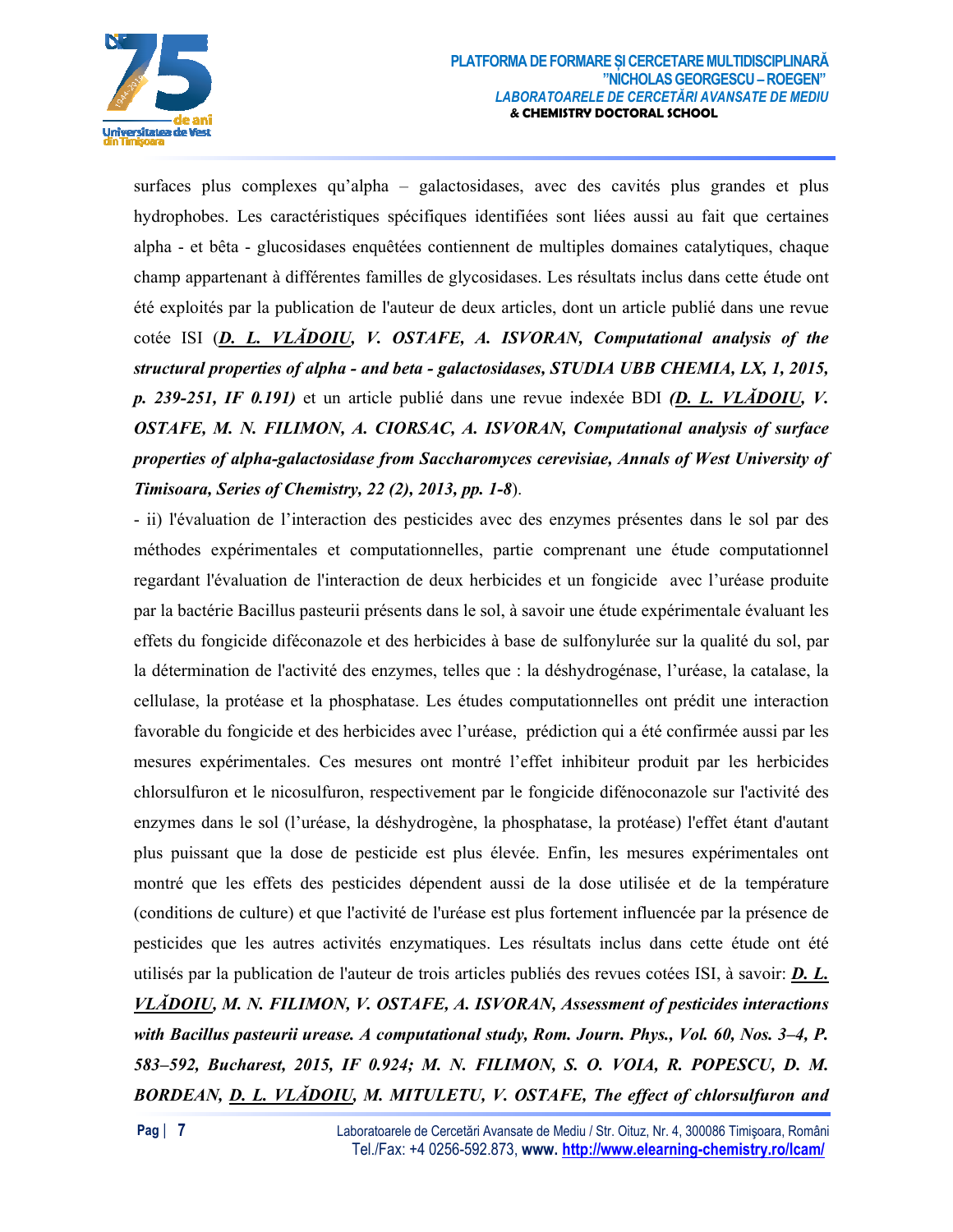

MCPB-Na on the enzymatic activity of microorganisms, J. Serb. Chem. Soc. 79/9 1075–1084, 2014, IF 0.871 respectivement M. N. FILIMON, S. O. VOIA, D. L. VLADOIU, A. ISVORAN, V. OSTAFE, Temperature dependent effect of difenoconazole on enzymatic activity from the soil, J. Serb. Chem. Soc. 80, 1-13, 2015, IF 0.871.

- iii) l'étude computationnel de l'interaction des pesticides avec les chitinases dans le sol, qui, d'après ce que nous savons est tout nouveau à la littérature. L'étude montre que les herbicides chlorsulfuron et nicosulfuron et les fongicides, difénoconazole et drazoxolon ont un potentiel inhibiteur sur l'activité chitinolitique du sol. Les mutations présentes dans la séquence des chitinases bactériennes affectent la conformation et les propriétés physico - chimiques de la cavité du site catalytique, ce qui influence aussi l'interaction des enzymes à de divers ligands, en particulier des fongicides. Ce résultat illustre aussi le rôle clé des acides aminés aromatiques dans le site catalytique des chitinases. Les résultats inclus dans cette étude ont été utilisés dans un article ISI qui sera publié, à savoir : **D. L. VLADOIU, V. OSTAFE, A. ISVORAN,** Computational analysis of the effects of mutations on catalytic cavity of chitinases A, ROM **BIOTECH LETT, in press, IF 0.363**), respectivement d'un article à publier dans une revue cotée ISI, qui se trouve sous évaluation (D. L. VLADOIU, M.N. FILIMON, V. OSTAFE and A. ISVORAN, Effects of herbicides and fungicides on the soil chitinolytic activity. A molecular docking approach, Ecological Chemistry and Engineering S, sous évaluation), et un article publié dans ISI Proceeding (D. L. VLADOIU, M.N. FILIMON, V. OSTAFE and A. ISVORAN, Computational analysis of difenoconazole interaction with soil chitinases." Journal of Physics: Conference Series, 2015 574: 012012).

Les résultats originaux contenus dans la thèse ont été présentés lors des conférences et congrès nationaux  $(6)$  et internationaux  $(5)$ , respectivement font l'objet des 8 articles publiés dans des revues cotées ISI (4 poublie, 1 in press et 1 sous évaluation). ISI Proceeding (1) et des revues cotées BDI (1).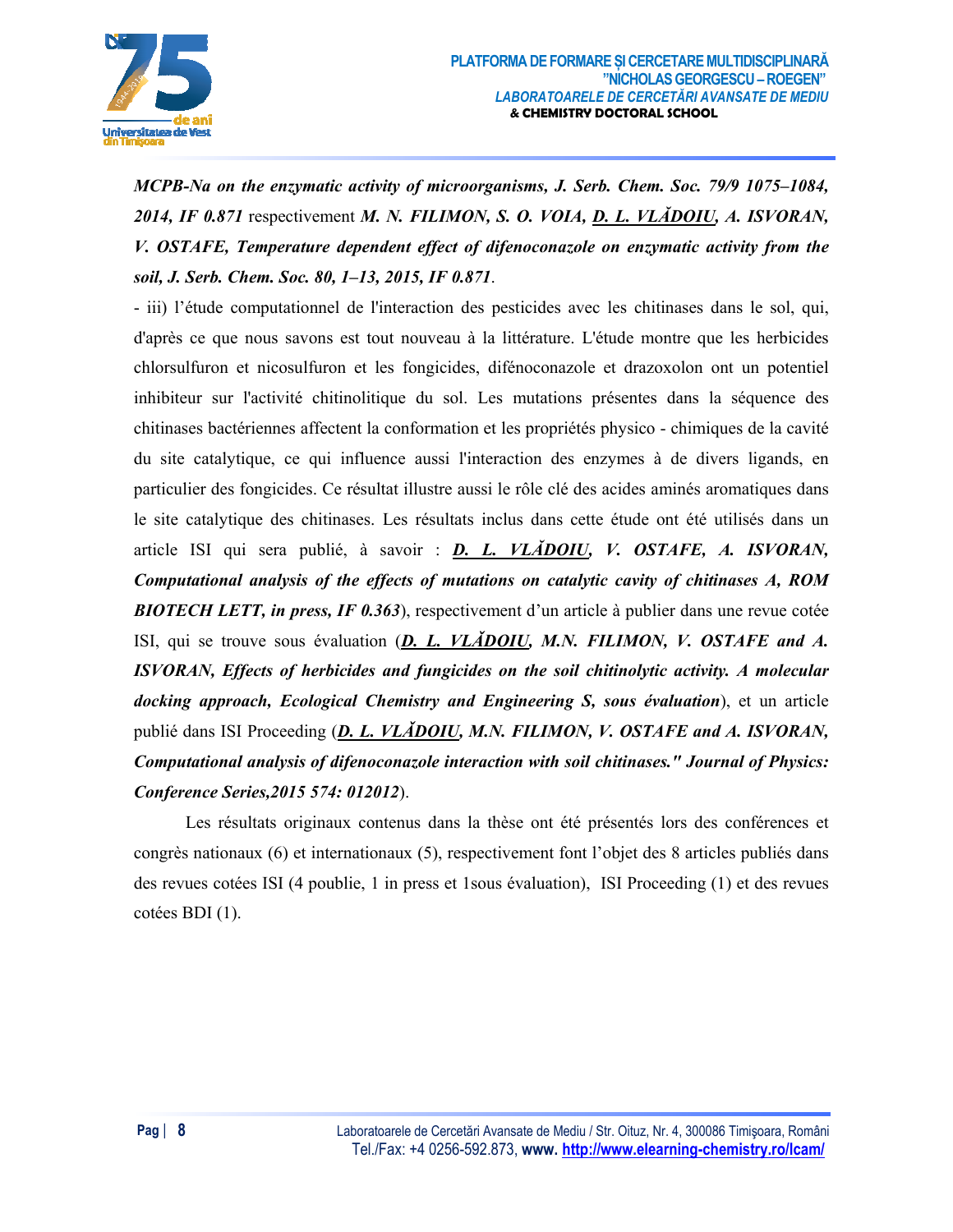

## REZUMAT

Teza de doctorat, intitulată "Studii computaționale asupra aspectelor structurale și funcționale ale unor glicozidaze" expune studii computaționale cu privire la analiza comparativă a proprietăților structurale și funcționale ale unor enzime din familia glicozidazelor și studii de andocare moleculară corelate cu studii experimentale cu privire la interacțiunea unor enzime prezente în sol cu pesticide. Productivitatea acestor corelări reprezintă cheia contribuțiilor personale ale autorului prin detalierea lor în lucrarea de față.

Teza este structurată în 3 capitole, prezentând și concluzii generale.

**Primul capitol, Familia glicozil – hidrolazelor – structură, funcții și importanță** este alcătuit din cinci subcapitole, enunțând o prezentare succintă a informațiilor elementare privind enzimele, urmată de prezentarea claselor enzimelor luate în studiu în lucrarea de față, prezentarea activității chitinolitice a solului, descrierea enzimelor prezente în sol precum și importanța activității acestora pentru calitatea solului.

**Capitolul 2 - Materiale și metode,** evidențiază startul contribuțiilor originale ale autorului și este dedicat expunerii detaliate a metodelor computaționale utilizate în analiza și caracterizarea structurii proteinelor precum și a metodelor enzimologice de analiză a calității solului.

**Capitolul 3 - Rezultate și discuții,** se focalizează asupra relatării în detaliu a studiilor efectuate de autor, studii care se referă la:

- i) analiza computațională a proprietăților structurale ale *alfa* - și *beta* - galactozidazelor concretizată prin analizarea și compararea secvențelor și proprietăților structurale ale *alfa* - și *beta*  - galactozidazelor care au la bază mecanismul de menținere a configurației anomerice. Din ceea ce cunoaștem, acesta este un studiu singular în literatura de specialitate care tratează compararea proprietăților structurale ale *alfa -* și *beta -* galactozidazelor atât la nivel global cât și local. Acest studiu arată că proprietățile fizico -chimice globale ale acestor clase de glicozidaze sunt similare în pofida secvențelor lor diferite. Similitudinea proprietăților structurale globale confirmă mecanismul catalitic identic și ascendența evolutivă comună a enzimelor luate în considerare. De asemenea, acest studiu reflectă caracteristici specifice ale proprietăților locale ale suprafețelor proteinelor în corelație cu specificitatea lor pentru substrat, *beta* - galactozidazele expunând suprafețe mai complexe decât *alfa* – galactozidazele, cu cavități mai mari și mult mai hidrofobe. Caracteristicile specifice identificate sunt în corelație și cu faptul că unele *alfa* - și *beta* -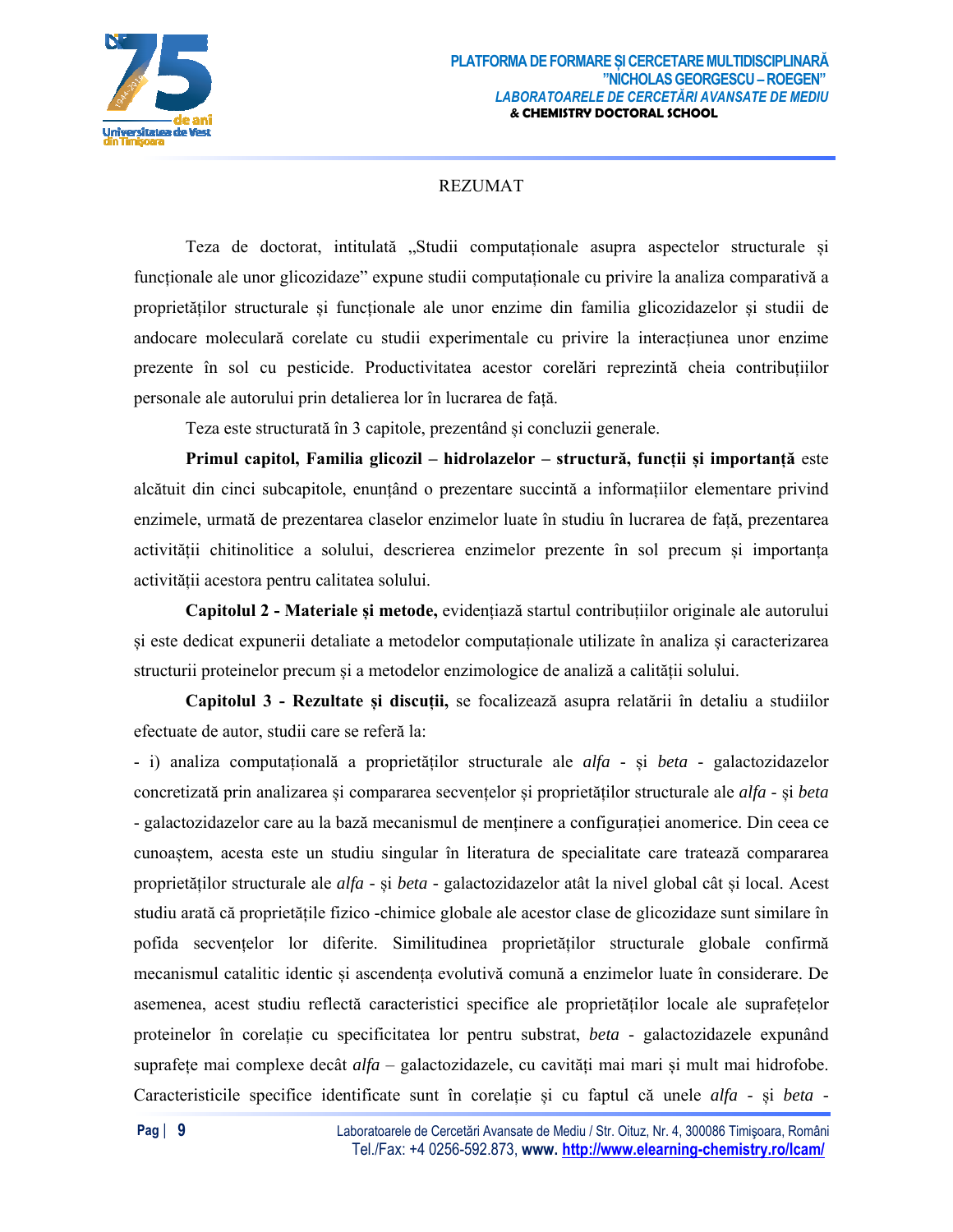

glucozidaze investigate conțin mai multe domenii catalitice, fiecare domeniu aparținând unei familii diferite de glicozidaze. Rezultatele cuprinse în acest studiu au fost valorificate prin publicarea de către autor a 2 articole, dintre care un articol publicat într-o revistă cotată ISI (*D. L. VLĂDOIU, V. OSTAFE, A. ISVORAN, Computational analysis of the structural properties of alpha - and beta - galactosidases, STUDIA UBB CHEMIA, LX, 1, 2015, p. 239-251, IF 0.191)*  și un articol publicat într-o revistă indexată BDI *(D. L. VLĂDOIU, V. OSTAFE, M. N. FILIMON, A. CIORSAC, A. ISVORAN, Computational analysis of surface properties of alphagalactosidase from Saccharomyces cerevisiae, Annals of West University of Timisoara, Series of Chemistry, 22 (2), 2013, pp. 1-8*).

- ii) evaluarea interacțiunii pesticidelor cu enzime prezente în sol prin metode experimentale și computaționale, parte care cuprinde un studiu computațional cu privire la aprecierea interacțiunii a două erbicide și un fungicid cu ureaza produsă de bacteria *Bacillus pasteurii* prezentă în sol, respectiv un studiu experimental care evaluează efectele fungicidului difenoconazol și a erbicidelor sulfonilureice asupra calității solului, prin determinarea activității unor enzime: dehidrogenaza, ureaza, catalaza, celulaza, fosfataza și proteaza. Studiile computaționale au prezis interacțiunea favorabilă a fungicidului și erbicidelor cu ureaza, predicție care a fost confirmată și de determinările experimentale. Aceste determinări au evidențiat efectul inhibitor produs de erbicidele clorsulfuron și nicosulfuron, respectiv de fungicidul difenoconazol asupra activității unor enzime prezente în sol (ureaza, dehidrogeneza, fosfataza, proteaza) efectul fiind cu atât mai puternic cu cât doza de pesticid uilizată este mai mare. Nu în ultimul rând, determinările experimentale au evidențiat că efectele pesticidelor depind și de doza utilizată și de temperatură (condițiile de cultivare), respectiv că activitatea ureazică este mai puternic influențată de prezența pesticidelor decât celelalte activități enzimatice. Rezultatele cuprinse în acest studiu au fost valorificate prin publicarea de către autor a 3 articole în reviste cotate ISI și anume: *D. L. VLĂDOIU, M. N. FILIMON, V. OSTAFE, A. ISVORAN, Assessment of pesticides interactions with Bacillus pasteurii urease. A computational study, Rom. Journ. Phys., Vol. 60, Nos. 3–4, P. 583–592, Bucharest, 2015, IF 0.924; M. N. FILIMON, S. O. VOIA, R. POPESCU, D. M. BORDEAN, D. L. VLĂDOIU, M. MITULETU, V. OSTAFE, The effect of chlorsulfuron and MCPB-Na on the enzymatic activity of microorganisms, J. Serb. Chem. Soc. 79/9 1075–1084, 2014, IF 0.871* și respectiv *M. N. FILIMON, S. O. VOIA, D. L. VLĂDOIU, A. ISVORAN, V. OSTAFE, Temperature dependent effect of difenoconazole on enzymatic activity from the soil,*